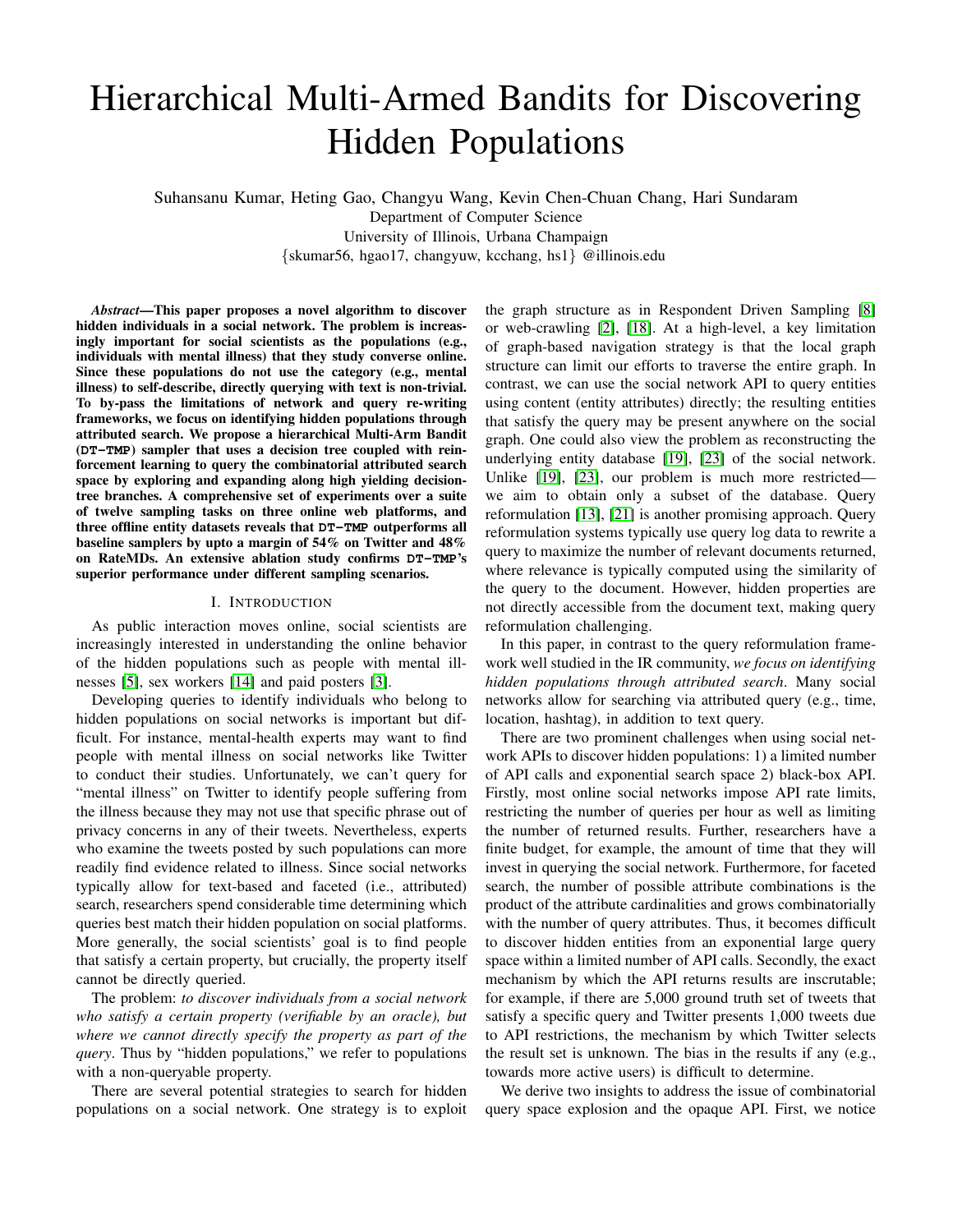that the attributes that describe entities of interest (e.g. age, gender), including people, often exhibit correlation with the property of interest. Thus, there may exist combinations of attribute values that provide the highest reward enabling us to make the best use of API rate limits and search budget. Second, the social networks typically employ a propriety ranking function to distribute entities matching a query across different result pages. Since, the ranking function is independent of the hidden property, few result pages of a query are often sufficient to evaluate the quality of a query.

Inspired by the above insights, we develop two solutions: *hierarchical decision tree* and *reinforcement learning based architecture*. First, we address the problem of combinatorial search space by hierarchically organizing the query space in the form of a tree. Then, we use a *decision-tree* based search strategy that exploits the correlation between queryable attributes and hidden property to systematically explore the query space by expanding along high yielding decision-tree branches. Second, we address the problem of opaque API by using the returned set of results to estimate the quality of queries. The quality of a query is evaluated using a reward function which estimates the number of unique un-sampled hidden entities that we can obtain by issuing the query. Our unified reward function takes into account the stochastic feedback (different result pages of a query very likely have different number of hidden entities) and re-sampling effect (a hidden entity may get sampled multiple times when the entity satisfies mutiple issued queries) while allowing for an exploration-exploitation among queries. We use reinforcement learning based *Thompson sampling* to define the reward function.

Our contributions are as follows:

- A novel algorithm: We address the problem of hidden population sampling problem in online social platforms using attributed search for the first time. Existing approaches to hidden population sampling include graph based search [\[2\]](#page-7-4), [\[9\]](#page-7-10), [\[17\]](#page-7-11) and text-based query reformulation techniques [\[13\]](#page-7-8), [\[21\]](#page-7-9). In contrast, we propose a hierarchical Multi-Arm Bandit (DT-TMP) sampler that uses a decision tree coupled with a reinforcement learning search strategy to query the combinatorial search space.
- Robust empirical findings: We perform a comprehensive set of experiments over a suite of twelve sampling tasks on three online web-query platforms: Twitter, RateMDs and GitHub, and three offline entity datasets: Patent, Adult and Auto. DT-TMP outperforms all baseline samplers (e.g., by a margin of 54% on Twitter and 48% on RateMDs). When the number of matching entities to a query is known in offline experiments, DT-TMP outperforms baselines by a factor of  $0.9-1.5\times$  over the baseline samplers. An extensive ablation study confirms the DT-TMP's superior performance under the different sampling scenarios. Thus, our work is of significance to applications such as social segmentation and profiling [\[6\]](#page-7-12), [\[15\]](#page-7-13), online advertising and social mining [\[20\]](#page-7-14), [\[10\]](#page-7-15).

In the following section, we formally describe the hidden population sampling. In Section [III,](#page-2-0) we discuss our proposed sampling algorith. Section [IV](#page-4-0) details empirical results on realworld datasets in online and offline settings. In Section [VI,](#page-7-16) we discuss prior work, and in Section [V,](#page-6-0) we discuss our results followed by conclusions in Section [VII.](#page-7-17)

# II. PROBLEM STATEMENT

<span id="page-1-0"></span>Consider a scenario in which a healthcare expert or a researcher is interested in reaching out to the depressed population on Twitter. Assume that the expert has designed a classifier for identifying whether a Twitter user is depressed based on the user's profile description and activity [\[5\]](#page-7-0), [\[20\]](#page-7-14). The expert's objective is then to retrieve a maximum number of Twitter users that have the *hidden property* of depression. However, it is non-trivial to sample the depressed population from Twitter due to several bottlenecks. Firstly, the database of Twitter accounts is accessible only through Twitter's application programming interface (API). Secondly, we can query Twitter API by only some specific *attributes* such as time, location and text. Thirdly, Twitter permits only 180 API calls in a 15-minute window. Notice that the depressed population is distributed across the entire Twitter population necessitating the sampler to consider all types of queries. Finally, the distribution of the depressed population across different queries is unknown making it difficult to frame queries that would yield in a high discovery of the depressed population within a limited *budget* of API calls.

To explain the sampling framework, we describe two major features of social network APIs such as Twitter API: *query interface* and *returned-result set*. Query interface such as Twitter advanced search API lets the expert query Twitter by setting attribute-values to the queryable attributes. For example, the expert may set the location attribute to 'New York' and text-attribute to 'mental health' and time attribute to '\*' (or ignoring it). In other words, the *query* can be interpreted as a conjunction over queryable attributes say  $A_i$  $(i = 1, 2, \dots r)$  where attribute-values  $z_i$  of the attributes are obtained from their respective attribute domains  $z_i \in d_i$  where  $d_i = dom(A_i) \cup \{*\}.$  Formally, we shall represent a query involving r queryable attributes by  $\bigwedge_{i=1}^r z_i$ . In this work, we consider only conjunctive combination of attributes as a query.

On issuance of a query, Twitter API by default returns a result page comprising  $m$  (typically 20) entities and a pointer to the next page of results. The sampler may obtain the subsequent m results for the same query by issuing another API call or get another  $m$  results by issuing a different query. Thus, the sampler incurs a unit cost of communication for each query issued. Subsequently, the profiles of entities returned by the API are analyzed to identify whether they satisfy the hidden property of depression or not. Since the cost incurred in determining the entity's hidden property is directly proportional to the API call cost, we use API cost as the sole cost constraint of the problem.

Problem definition: *Suppose entities on an online social platform are queryable using a conjunctive combination of* r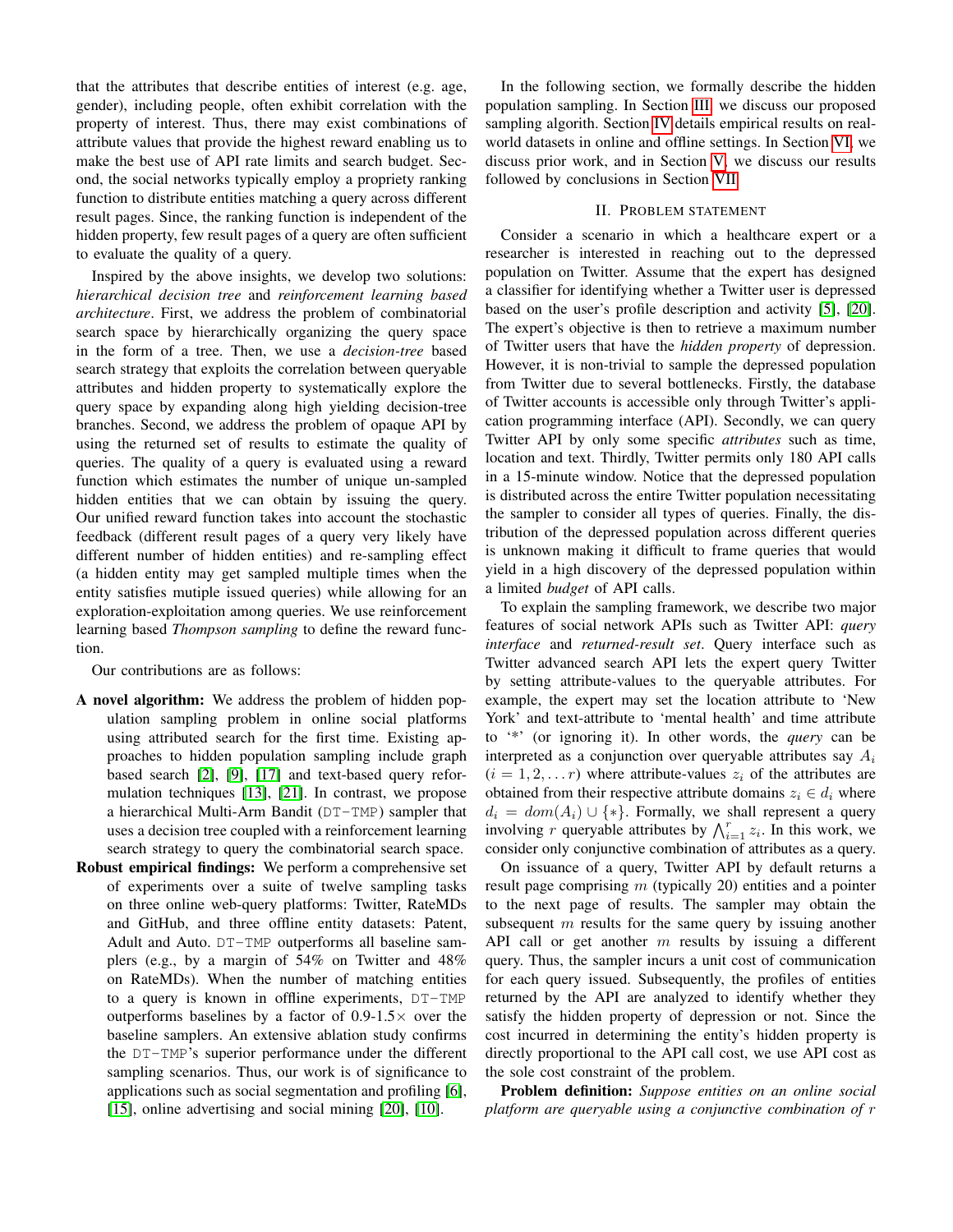*queryable attributes* A<sup>i</sup> *for* i = 1, 2, . . . r*. Further, consider that there exists a target subpopulation satisfying a hidden property that is verifiable by an oracle. Given a budget* B *of API calls, the sampler's objective is to maximize the count of sampled entities satisfying the hidden (target) property.*

#### III. DECISION TREE-MULTI ARMED BANDIT

# <span id="page-2-1"></span><span id="page-2-0"></span>*A. Decision problem*

We show that the process of sampling hidden web populations as described in Section [II](#page-1-0) is primarily a decision problem. The sampler continuously decides which query to issue to the API such that the sampler obtains a maximum possible number of entities from the hidden population within the given API budget. Based on the sampled entities, the sampler maintains a probabilistic model of the entity database that gets updated over time. The model is used to construct a query. The returned-results obtained from issuing the constructed query is subsequently used to update the model. This cycle of query construction, returned-result analysis, and model updation continues until the API budget runs out. We deliberate upon each component of the cyclic process separately.

We maintain the model of the entity database using a set of probabilistic parameters. In the absence of any prior semantics or syntactic information about the attributes, the model treats each queryable attribute such as location, time and keywords in Twitter as independent variables. Furthermore, we model the attribute-values of every attribute independently, i.e. 'New York', 'Los Angeles' and 'Chicago' corresponding to location attribute are modeled independently as well. The above assumptions allow our model to be applicable across a suite of online social platforms.

The sampler interacts with the social platform via a query interface. We represent query as a conjunctive combination of discrete attributes. In compliance with our problem formulation, we approximate continuous attributes by discretizing them into different bins and handle text search by an expertbased selection of a few relevant textual phrases.

On issuance of an attributed query, the online social platform returns a list of entities: 'returned result set'. As illustrated by the Twitter example, the same attributed query can be used to gather more results by traversing over the next pages. The returned results provide a feedback that the sampler uses to update its model. The number of entities belonging to the hidden population indicates the quality of the query. Thus, the core objective of the hidden population sampler is to find high-quality queries and to issue those queries repeatedly.

#### <span id="page-2-2"></span>*B. Proposed* DT-TMP *algorithm*

First, as noted in the Introduction, the size of query space is exponential  $\prod_i |d_i|$ . We deal with the problem of exponential query space by hierarchically ordering the queries from the most general to the least general (the most specific) query. Figure [1](#page-3-0) shows the hierarchical organization of queries. For instance, a query where location attribute is set to 'Chicago' and text attribute is ignored (set to '\*') is a generalization of the query where location is set to 'Chicago' and text attribute is set to '#Cubs' since the former includes all entities matching the later. In principle, a query  $q_1$  is a generalization of query  $q_2$ if the set of population entities matching query  $q_1$  is a superset of the set of entities matching  $q_2$ .

Second, the analysis of the returned result set by the API is a non-trivial task because of the partial information available during sampling and the re-sampling issue. In each API call, the sampler obtains partial information in the form of the returned set of m or fewer results. For illustration, consider that a query where location attribute is set to 'Chicago' yields 5 entities from the depressed population out of 20 returned entities on the first result page. We shall assume the query precision or the fraction of hidden entities matching this query is  $5/20 = 0.4$ . More generally, we model probabilistically the query precision using a Beta distribution that is typically used to model probability distribution of probabilities [\[22\]](#page-7-18). Furthermore, a query where location is set to 'Chicago' is very likely to lead to the entities that also satisfy queries where the text attribute is '#Cubs'. The sampler, therefore, needs to update the quality metric of queries where text attribute is set to '#Cubs' so that it avoids making queries that lead to resampling of same hidden entities. We avoid re-sampling by estimating the expected number of distinct unseen entities to be discovered by issuing a query  $q$ . Since we are oblivious of the ordering of results, we consider that the results are returned either via random sampling with or without replacement from the set of entities matching the given query. We now derive reward function for sampling with replacement.

Suppose the number of entities in the database satisfying a query q is  $N_q$ . Further, assume that the sampler has already observed  $n_q$  distinct entities satisfying the query q out of which there are  $S_q$  number of target entities and  $F_q$  number of non-target entities. From Standard Probability Theory, we therefore obtain the following expected reward  $r_q$  when query  $q$  is executed [\[12\]](#page-7-19).

$$
\mathbb{E}[r_q] = \underbrace{\frac{S_q}{S_q + F_q}}_{\text{expected # targets}} \cdot \underbrace{\frac{N_q - n_q}{N_q}}_{\text{new}} \cdot \underbrace{\left(1 - \left(1 - \frac{1}{N_q}\right)^m\right)}_{\text{unique}} \quad (1)
$$

where  $m$  is the maximum number of results returned by the web API in response to a single query. The expected reward is the estimated number of new distinct hidden entities that are likely to be obtained by re-issuing the query  $q$ .

For sampling with replacement, we update the reward function by updating the third term since unique entities within the result page of a query is guaranteed (i.e.  $\frac{S_q}{S_q + F_q}$  $N_q-n_q$  $\frac{q-n_q}{N_q}$ m). When  $N_q$  is unknown, we assume that  $N_q \gg \frac{N_q}{n_q}$ , thus the reward function approximates to just the first term  $\left(\frac{S_q}{S_q + F_q}m\right)$ .

The query precision for any query is an unknown measure to an unsupervised hidden population sampler. If the precision values are known, the sampler would straightforwardly formulate its queries using only the high precision queries. In order to obtain an unbiased estimate of the precision, the sampler needs to explore over the combinatorially large query space. While a naive exploration of queries is beneficial for formulating better future queries learned from unbiased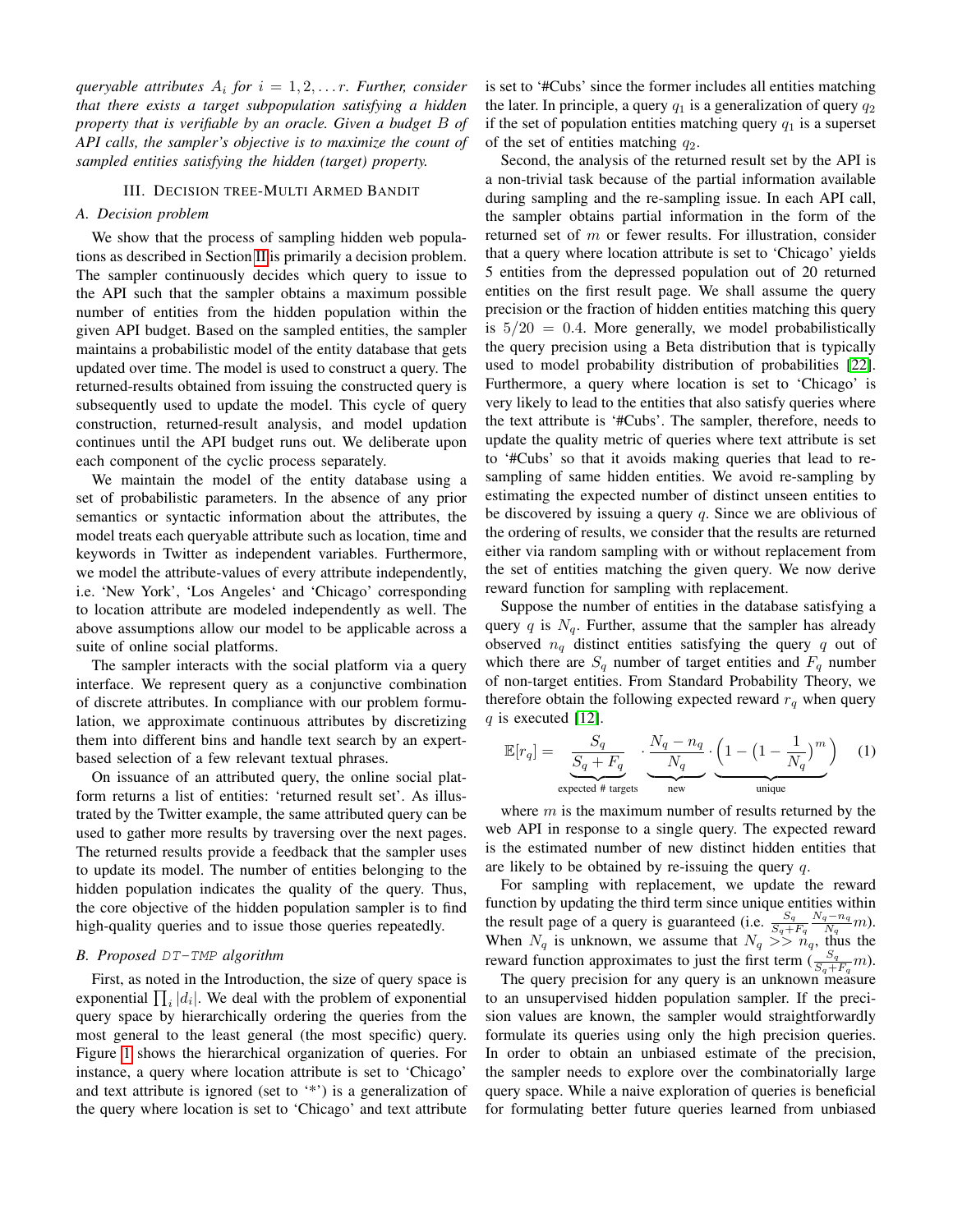<span id="page-3-0"></span>

Fig. 1: Model description of DT-TMP. For hidden population of 'mental illness' (represented in red color), the DT-TMP searches the population for the best combinatorial query comprising of two queryable attributes: income and age. It first uses  $\langle \star, \star \rangle$  query to find the best single attributed query from queries such as  $\langle Low, * \rangle$  and  $\langle *,$  Young>. Subsequently, it finds the best query  $\langle Low, * \rangle$  along which it expands its query search. The decision tree on the right shows the query expansion with the query expansion along green links.

estimates, it leads to poor immediate results. We, therefore, employ Thompson sampling for handling this explorationexploitation tradeoff of queries. Thompson sampling is a wellknown optimal MAB algorithm that achieves the lower regret bound of a standard MAB problem [\[1\]](#page-7-20). Notice that Thompson sampling is consistent with the independence assumption of attributes and attribute-values made in Section [III-A.](#page-2-1)

Now, we generalize the intuitions presented above to propose a simple yet effective hidden population sampler: Decision-Tree Thompson sampler (DT-TMP).

Description of algorithm: DT-TMP is a combination of a standard Decision Tree and Thompson sampling [\[1\]](#page-7-20). DT-TMP maintains a query pool  $Q$  comprising of queries explored by the algorithm. The query pool is initialized with the most general query. Typically, the most general query can be represented using the queryable attributes as  $\bigwedge_{i=1}^r$  \*. The most general query is initially used to sample from the entire population. Gradually, DT-TMP expands the query pool by adding promising specific queries.

For every query  $q \in \mathcal{Q}$ , DT-TMP tries to predict the future reward using the reawrd function that would be obtained when query q is issued. Based on the prediction,  $DT-TMP$  chooses the best query to issue. A query issued to the API yields a result page comprising  $m$  entities. Each returned entity is evaluated as a success or failure depending on whether it belongs to the hidden population or not. We model each success and failure of every returned entity as a random sample drawn from a unknown Beta distribution of the query that the model learns over iterations. We use a non-informative uniform prior  $Beta(1, 1)$  as the starting state for every query. This choice of Beta distribution permits us to efficiently update the posterior distribution upon receiving the returned results.

We now show how to update the posterior distribution of any query  $q' \in \mathcal{Q}$  when another query q is issued. If q is a generalization of  $q'$ , we increment the success or failure parameter of Beta distribution by one depending on whether the returned entity is in target populace or not, and the returned entity matches query  $q$ . In the other case, when the specific query  $q$  accounts for only a fractional part of the general query  $q'$ , we update the Beta distribution of the general query

proportionately. That is, if q is a specific version of  $q'$ , we increment the success or failure parameter of  $q$  by the ratio of population size matching query  $q$  to population size matching query  $q'$ . We are able to estimate this fraction directly from the returned result since the query pool is expanded hierarchically from the most general to the most specific queries.

At each step of the iteration, DT-TMP employs Thompson sampling to select the best query among the query pool. Note, that the query pool is fixed over epoch time  $h$  to ensure that enough entities are sampled before expanding the query pool. The query pool is expanded by adding new specific queries corresponding to the best query in  $Q$ . We prove using Lemma [1](#page-3-1) that expansion of a general query always leads to an equally good or a higher precision specific query. Thus, DT-TMP continues to find the highest quality query until the budget is finished.

<span id="page-3-1"></span>Lemma 1. *There always exists a specific query that has higher or equal query precision than its general query. Furthermore, there exists a leaf node of the decision tree with the highest query precision.*

In-spite of its complexity, DT-TMP is surprisingly easy to implement and has a linear space and a quadratic time complexity. For practical reasons, we assume number of attributes  $r$  and result size  $m$  to be constant. In each iteration in the outer-loop, the maximum number of queries added to the query pool is limited by *n* where  $n = \sum_{i=1}^{r} |d_i|$ ; the budget B limits the number of iterations. Furthermore, the decision tree takes  $\mathcal{O}(\mathcal{Q})$  space which is bounded by  $\mathcal{O}(nB)$ . Every query in  $Q$  uses a constant space parameter set to estimate the reward distribution. Thus, the overall space complexity of the DT-TMP is  $O(nB)$ . A similar analysis implies the time complexity of DT-TMP is  $\mathcal{O}(n^2B)$  since each iteration (sampling and updating Beta distributions) takes  $\mathcal{O}(n)$  time. Lastly, we note in Lemma [2](#page-3-2) that at limiting budgets DT-TMP behaves as TMP when the query pool expands to the entire query space.

<span id="page-3-2"></span>Lemma 2. *At asymptotic limits of the budget,* DT-TMP *tends to a naive Thompson sampler.*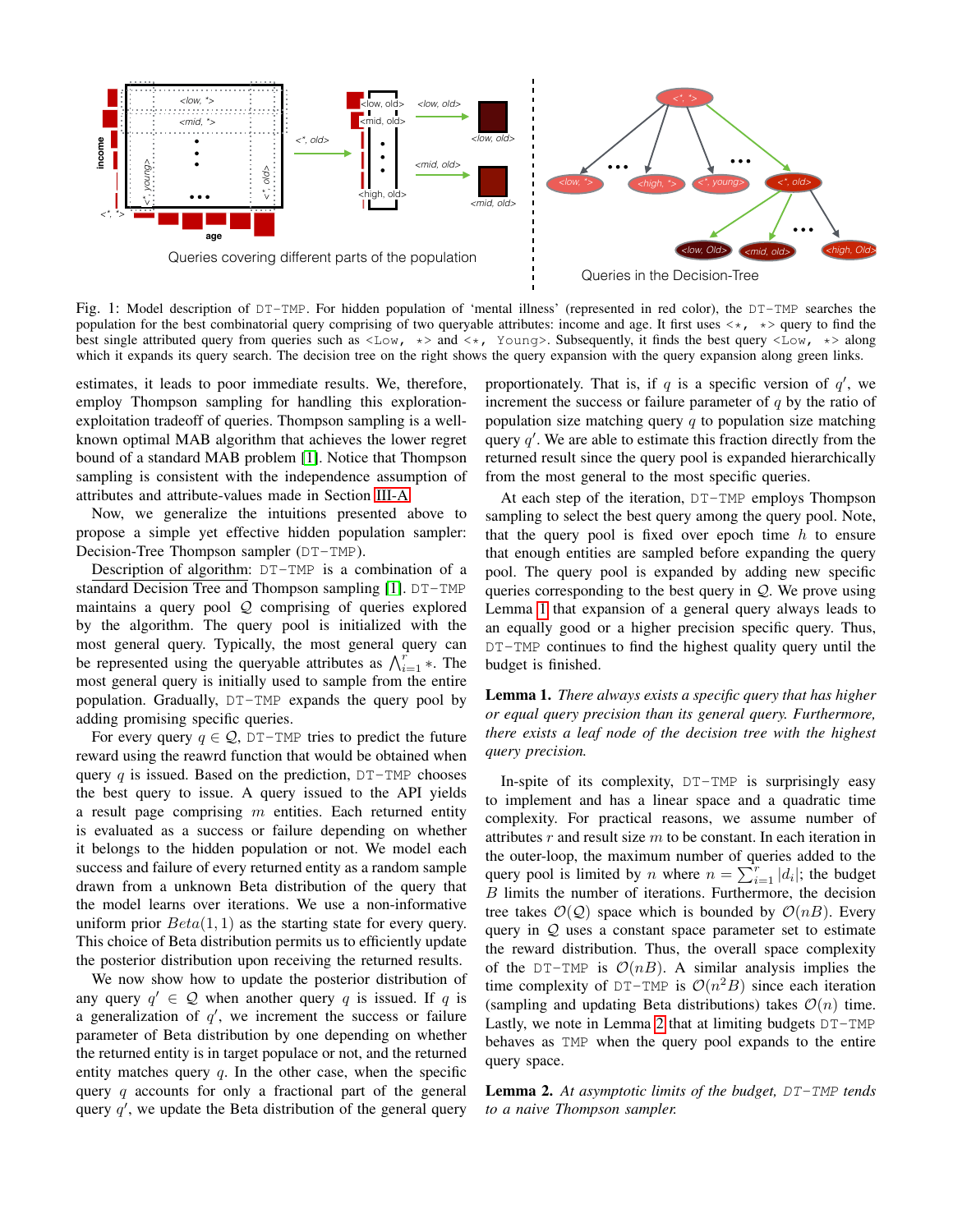# *C. Guarantees of the proposed algorithm*

Different number of attributes, attribute cardinalities, attribute distributions and the use of decision-based search tree structure makes the analysis of DT-TMP difficult. Furthermore, it is non-trivial to extend the standard regret analysis used for analyzing MABs to the DT-TMP algorithm. First, unlike MAB which has just one optimal arm (or query), a standard DT-TMP's optimality involves a set of queries. Second, the underlying quality of a query is fixed in MABs while DT-TMP has unconventional reward feedback as described in Section [III-B.](#page-2-2) Third, on the issuance of a query, the MABs get one result while  $DT-TMP$  gets the result set R that can be of size anywhere between 0 and  $m$ .

In the following lemma, we show that when specific query's quality is correlated with the general query's quality, DT-TMP based search tree is more efficient than TMP. [\[12\]](#page-7-19) details the proofs.

Lemma 3. *For a sufficiently large dataset when the query precision of specific queries within one general query are more similar to each another than the specific queries of another general query (clustering effect),* DT-TMP *requires fewer number of queries to find the optimal query than* TMP*.*

## IV. EXPERIMENTS

### <span id="page-4-0"></span>*A. Datasets*

We deploy our sampling strategy on three real-world online web-query platforms: Twitter, RateMDs and GitHub; and three offline datasets: Patent, Auto and Adult.

*Twitter:* For Twitter, we use top ten hashtags of top 10 National Football League (NFL) teams in  $USA<sup>1</sup>$  $USA<sup>1</sup>$  $USA<sup>1</sup>$  as the first attribute and the corresponding home locations of the team as the second attribute for querying. Twitter REST API is used to gather tweets corresponding to all possible combinatorial attributes (query). Since Twitter API allows only seven days of data to be accessed, we collected all possible queryable tweets and their creator (Twitter user) between a fixed time frame of 6 days (26 April 2018 till May 1, 2018).

*RateMDs:* For RateMDs, we employ four queryable attributes—gender, specialties, verified and patient acceptance—to search for doctors. Each query returns one result page of 10 doctors, and the user can also specify which page to retrieve. We collected the result pages corresponding to every possible query in August 2018. Each doctor page is a profile consisting of doctor's user-provided rating, their credentials, and list of insurances they accept.

*GitHub:* For GitHub, we use three user attributes to search—top ten popular programming languages<sup>[2](#page-4-2)</sup>, the number of followers, and the number of repositories of a user. We discretize the last two continuous attributes. Similar to Twitter, GitHub returns by default a set of 20 users for each query. Furthermore, for a given query, GitHub API returns a maximum possible results of 1000. We use the default ranking of API to get the results of a query.

<span id="page-4-2"></span> ${}^{2}$ <http://githut.info/>

In addition to the online experiments, we simulate a typical online social platform through a local server as shown in [\[23\]](#page-7-7) using data from three real-world entity dataset: Patent [\[7\]](#page-7-21), Auto<sup>[3](#page-4-3)</sup>, and Adult [\[11\]](#page-7-22). The local server helps us perform a detailed examination of factors affecting the hidden population sampling by modifying the sampling setup like the cardinalities of the queryable attributes, which is not possible in an online setting. In the absence of a well-defined query interface system, we simulate the query interface in the following way. The query interface to the datasets allows only conjunctive queries formed using the queryable attributes. For each query, the user incurs a unit cost in API call. The query interface returns a set of  $k$  random results (default value of page size is set to 10 unless otherwise stated) drawn from the query matching entities with replacement. We observe similar empirical result across samplers when the query interface returned  $k$  random results drawn from the matching entities without replacement. Full description about the datasets and tasks can be found at [\[12\]](#page-7-19).

#### *B. Task description*

We consider twelve hidden population sampling tasks (prefixed by T) for each of the online and offline datasets. For Twitter, we employ properties of Twitter users that are not queryable via Twitter API to define three hidden populations: female Twitter users (T1), Twitter users who have verified accounts (T2), and early adopters of Twitter determined by if the users created their account before 2008 (T3). We use an off-the-shelf gender predictor [\[16\]](#page-7-23) as our ground truth classifier for predicting user's gender from profile name; the other two properties are directly available from user profile information. For RateMDs, we consider three hidden populations of doctors: doctors with a 5-star rating  $(T4)$ , doctors who received more than 10 ratings (T5), and doctors who accept at least three insurance (T6). For GitHub, we consider GitHub users whose nationality is China as (T7) the first hidden target population. For identifying Chinese users, we employ the location information in the users' profile to predict their nationality. For the next two GitHub tasks, we set hidden target population to experienced GitHub users (users who contributed to projects on more than 50% of days in the year 2017) (T8) and users who work or study at an educational institution (inferred by their email address) (T9).

Similarly, for offline experiments, we chose the hidden property of the hidden population as the attributes that are not expressible as a combination of one or more queryable attributes. For example, the queryable attributes such as category, subcategory and class of a patent cannot be used to search for authors with a specific nationality (hidden property). More importantly, real-world scenarios motivated the choice of hidden property for offline datasets. We note that academic search engines such as PubMed, Google Scholar and Microsoft Search are not searchable using properties such as the author's nationality and their writing style. Similarly, mileage

<span id="page-4-3"></span><sup>3</sup><https://www.kaggle.com/orgesleka/used-cars-database>

<span id="page-4-1"></span><sup>1</sup><https://www.usatoday.com/sports/nfl/rankings/>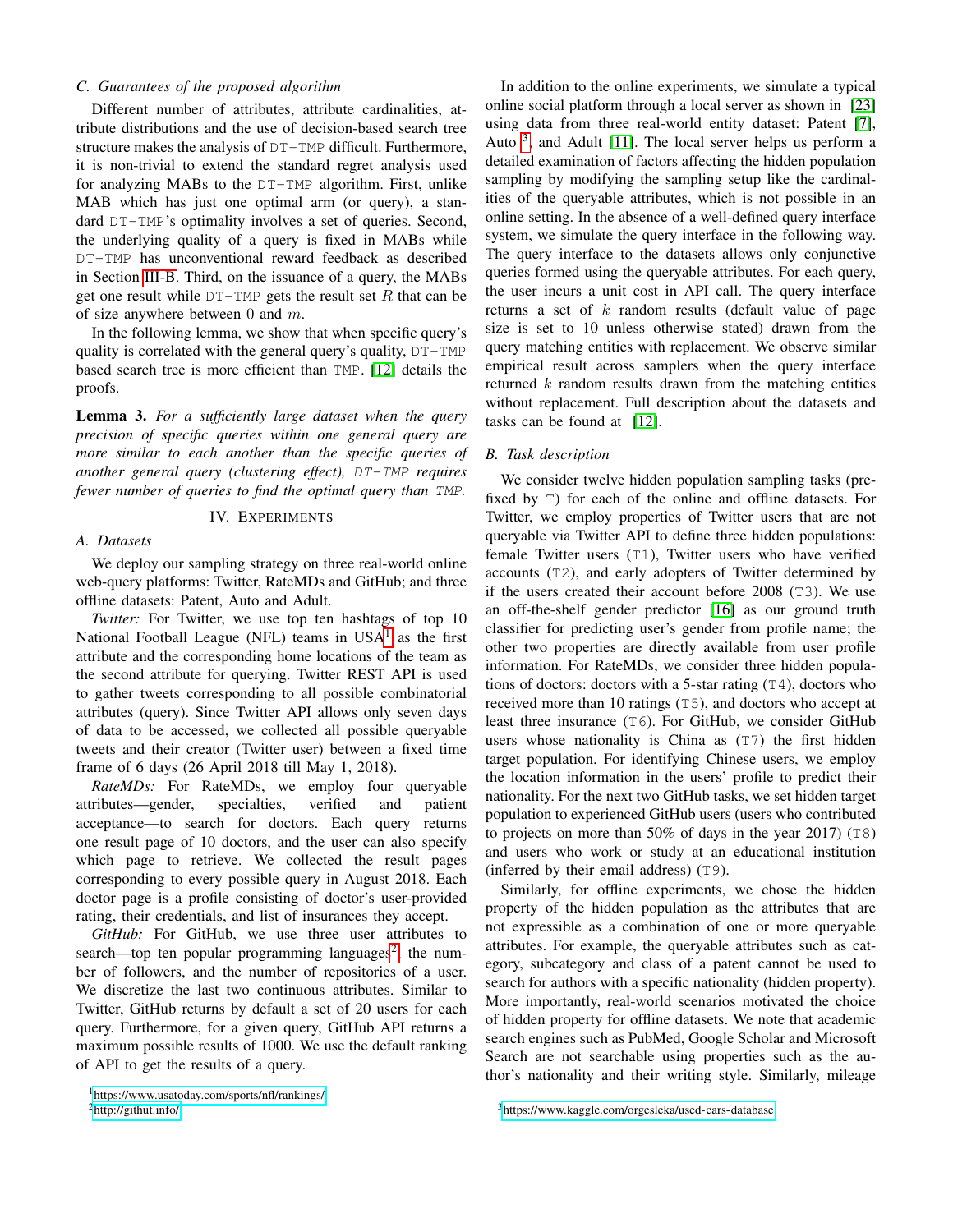<span id="page-5-0"></span>

| Sampler    | Twitter     |                |          | RateMDs     |          |          | GitHub   |          |          | Patent   | Auto     | Adult    |
|------------|-------------|----------------|----------|-------------|----------|----------|----------|----------|----------|----------|----------|----------|
|            | T1          | T <sub>2</sub> | TЗ       | T4          | T5       | T6       | T7       | T8       | T9       | T10      | T11      | T12      |
| <b>EXP</b> | $0.046^*$   | $0.049*$       | $0.009*$ | $0.102*$    | $0.268*$ | $0.067*$ | $0.050*$ | $0.086*$ | 0.004    | $0.098*$ | $0.035*$ | $0.051*$ |
| RW         | $0.032*$    | $0.041*$       | $0.007*$ | $0.105*$    | $0.276*$ | $0.069*$ | $0.053*$ | $0.094*$ | 0.004    | $0.068*$ | $0.022*$ | $0.028*$ |
| LS         | $0.087^{*}$ | $0.066*$       | $0.015*$ | $0.084^{*}$ | $0.198*$ | $0.046*$ | 0.059    | $0.097*$ | $0.003*$ | $0.074*$ | $0.020*$ | $0.046*$ |
| CВ         | $0.102*$    | $0.079*$       | $0.012*$ | $0.081^{*}$ | $0.243*$ | $0.054*$ | $0.056*$ | $0.106*$ | $0.003*$ | $0.270*$ | $0.058*$ | $0.230*$ |
| <b>TMP</b> | $0.125*$    | $0.077*$       | $0.015*$ | $0.087*$    | $0.265*$ | $0.055*$ | $0.050*$ | $0.087*$ | 0.004    | $0.063*$ | $0.057*$ | $0.055*$ |
| $DT-TMP$   | 0.178       | 0.111          | 0.027    | 0.163       | 0.453    | 0.087    | 0.062    | 0.114    | 0.004    | 0.660    | 0.145    | 0.447    |

TABLE I: Sampling performance (AUC of throughput vs query budget till 1000) of baseline and proposed DT-TMP sampler across a suite of 12 sampling tasks over six different datasets. DT-TMP is shown to be the best sampling strategy. Decision tree based search allows DT-TMP to hierarchically explore queries of the combinatorial query space while simultaneously exploring-exploiting high yielding queries. ∗ indicates that DT-TMP outperforms the sampler at 95% statistical confidence.

<span id="page-5-1"></span>

Fig. 2: Sampling throughput at different API budgets on representative tasks T1, T4 and T7 in Twitter, RateMDs and GitHub. Combinatorial sampler (DT-TMP) performs the best.

information is a non-queryable property of the automobiles in the popular advertisement website Craigslist. Lastly, income is often a hidden non-queryable property of users in existing search interfaces of popular sites such as LinkedIn and Angelist but are easily inferable given job description. Therefore, we consider hidden population tasks for each of the offline datasets: patents authored by Japanese researchers (T10), automobiles that have less than  $40K$  kilometers mileage (T11) and adults who earn more than \$50K per annum (T12).

# *C. Evaluation*

Throughput or query harvest is a common measure of how well a sampler performs [\[2\]](#page-7-4). In the context of hidden population sampling, we define the throughput at a given API budget as the ratio of the number of unique target population entities sampled to the maximum attainable number of target entities. Thus, the throughput of a sampler after making budget B API calls is,

$$
Throughput = \frac{\# \text{(hidden target entities retrieved)}}{B \times m} \tag{2}
$$

We report all evaluation metrics over 100 independent runs.

# *D. Baselines*

We now enumerate different baseline sampling strategies.

- Uniform query sampling from the query space or pure exploration sampling (EXP). At each time step, EXP queries the web API by randomly sampling with replacement a single query from all possible queries.
- Thompson sampling (TMP) is a standard Thompson sampler [\[1\]](#page-7-20) where the reward from each query is computed using

the returned set feedback. In other words, it is a DT-TMP sampler without a decision tree.

- Lazy slice cover search (LS) [\[23\]](#page-7-7).
- Content-based search (CB) [\[17\]](#page-7-11).
- Random Walk (RW) [\[4\]](#page-7-24).

Finally, we set the epoch  $h$  of the  $DT-TMP$  sampler by default to 10 for all datasets. This setting ensures that the sampler uses feedback gained from  $10m$  (typically 100) new observations to expand the query pool appropriately.

*E. Results*

We evaluate the performance of the samplers using average throughput value under a variable query budget (ranging from 100 to 1K API calls). Table [I](#page-5-0) shows the result. We make several observations. First, when comparing DT-TMP with hidden population agnostic samplers (EXP, RW, LS), we notice that DT-TMP performs better since it makes use of the intermediate results to estimate the queries' quality and subsequently issues high-quality queries. Second, we observe the effect of combinatorial query space on TMP as it gets stuck in the exploration phase. In contrast DT-TMP exploits the hierarchical structure of the combinatorial action space to greedily explore the attribute combinations (query), thus outperforming TMP by a factor of  $1.9\times$  across all tasks. Third, CB being a greedy sampling policy gets stuck in locally high quality queries. Under Thompson sampling,  $DT-TMP$ maintains an optimal exploration-exploitation trade-off when searching for globally optimal queries and avoids getting stuck in locally high quality queries. Fourth, we observe DT-TMP yields the best performance across all datasets and tasks in 11 out of 12 cases. Due to the lack of sufficient feedback (very low number of hidden entities) in GitHub task T9, all samplers fare poorly. Finally, DT-TMP outperforms the second best sampler by a margin of 54% in Twitter, 49% in RateMDs, 2% in GitHub. Due to the availability of the number of entities  $N_q$  matching a query q in offline experiments as in Google, LinkedIn and Amazon APIs, DT-TMP outperforms the competition by a significant margin of 144% in Patent, 148% in Auto and 92% in Adult datasets. DT-TMP estimates  $N_q$  for the online experiments.

Lastly, due to the brevity of space, we show in Figure [2](#page-5-1) the throughput performance of samplers across different sampling budgets for three representative tasks on Twitter, RateMDs and GitHub. The throughput rate falls as the number of unsampled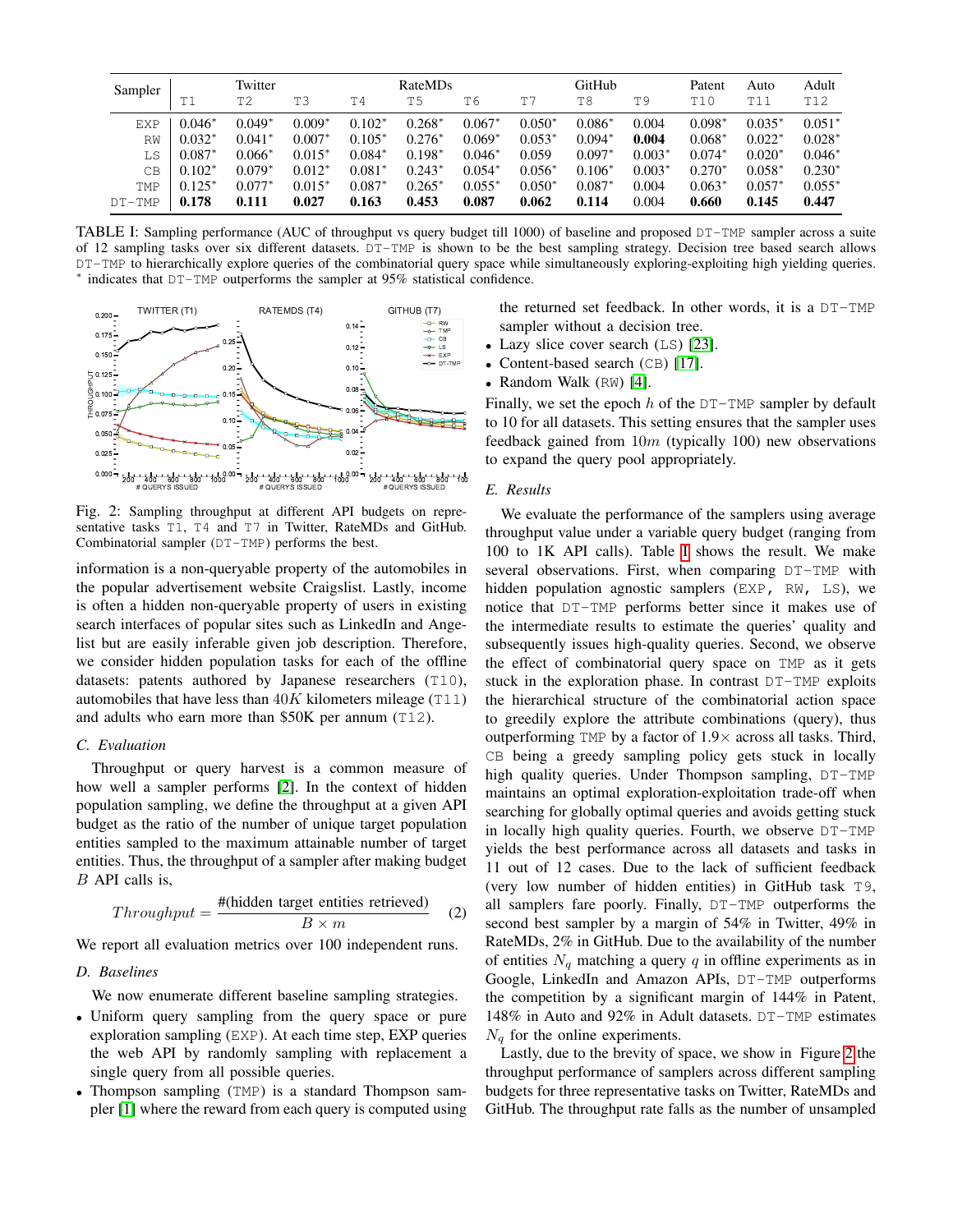<span id="page-6-1"></span>

Fig. 3: Comparing throughput value of non-combinatorial query based samplers (TMP, EXP) and combinatorial query based sampler (DT-TMP) at different sampling budgets. Combinatorial sampler outperforms all non-combinatorial sampler by 48.88% (AUC measure).

hidden entities in the datasets falls. Twitter reports 900M active users; therefore we expect throughput in Twitter to drop at much higher budgets. Finally, we note that DT-TMP is effective not only at finite sample budgets as shown above but also at asymptotic limits of the budget. DT-TMP takes substantially fewer number of queries to achieve the full coverage of the hidden population entities. We refer interested readers to the technical report for detailed results [\[12\]](#page-7-19).

### V. DISCUSSION

## <span id="page-6-0"></span>*A. Why does combinatorial querying work?*

We observe that querying online APIs via a combination of one or more attributes leads to higher coverage of hidden population than querying via an individual attribute at a time. In a non-combinatorial querying system, only one attribute can be used to define a query. Therefore, each queryable attribute  $A_i$  contributes  $d_i$  ( $A_i$ 's cardinality) number of different queries to the non-combinatorial querying space. Whereas, a combinatorial query space is defined by conjunction of one or more queryable attributes. Thus, the size of combinatorial query space is exponential  $(\prod_i d_i)$ . One of the advantages of noncombinatorial querying system over combinatorial querying system is its limited size of query space. This facilitates existing reinforcement learners to efficiently explore-exploit high yielding queries in a non-combinatorial query system. However, we show via DT-TMP sampler that hierarchical structure within combinatorial query space and correlation between attributes can be exploited to design even more efficient sampling strategies. Figure [3](#page-6-1) shows DT-TMP sampler that uses combinatorial querying system outperforms all noncombinatorial based samplers. At a query budget of 1000, DT-TMP outperforms the best non-combinatorial query sampler, TMP, by margin of 112.75% on Patent, 23.25% on Auto, and 10.64% on Adult dataset. Furthermore, we proof the superiority of combinatorial query system over non-combinatorial query system under a specific sampling scenario [\[12\]](#page-7-19).

# Lemma 4. *For a sufficiently large dataset and a query system defined over a uniformly distributed attribute,* DT-TMP *requires a fewer number of queries to find the best query when the universal query ('\*') is available than* TMP*.*

Through an illustrative example in Figure [4,](#page-6-2) we show that when arms (attribute-value) of two attributes are combined to generate a new query, it performs better than the two corresponding arms that are queried disjointly. The leftmost and the topmost sliders show the quality of arms of individual

<span id="page-6-2"></span>

Fig. 4: Comparison between combinatorial queries and disjoint combination of queries shown via heat-map of two attributes, "marital status" and "education", in Adult dataset. Darker shade represents higher quality arms.

<span id="page-6-3"></span>

Fig. 5: Throughput value for different sampling strategies on Auto dataset at a budget of 100 API calls across (a) varying number of queryable attributes (b) varying attribute cardinalities, and (c) varying shuffle ratio or correlation values. The superior results of DT-TMP under different sampling scenarios demonstrates its robustness.

attributes. The left matrix is the combinatorial queries of the two attributes: "education" and "marital status". The right matrix is the combination of two arms which are queried disjointly, and their quality is measured via average quality of the two corresponding arms. Observe that the realworld arm combinations help us explore very high-quality combinatorial arms (darker high-quality regions defined by setting "education" to 9 or 10 and marital status set to 5). Notice that such types of correlation between attributes ease recover high yielding arms by the decision tree. However, when the queryable attributes are independent, decision tree MAB sampler works identical to a naive MAB sampler.

## *B. Digging deeper: Factors affecting sampling*

We explore prominent factors that impact hidden population sampling. This analysis will help users to be mindful of different factors that affect the hidden population sampling.

Due to space limitations, we summarize the extensive ablation studies  $[12]$  into the following points. First, Figure  $5(a)$ shows that as the number of queryable attributes increases, DT-TMP's performance increases due to its flexibility in exploring over large query space. Large number of attributes creates exponentially more queries to explore for naive MAB samplers, thereby causing a drop in their performance. Second, Figure [5\(](#page-6-3)b) illustrates that DT-TMP performance ex